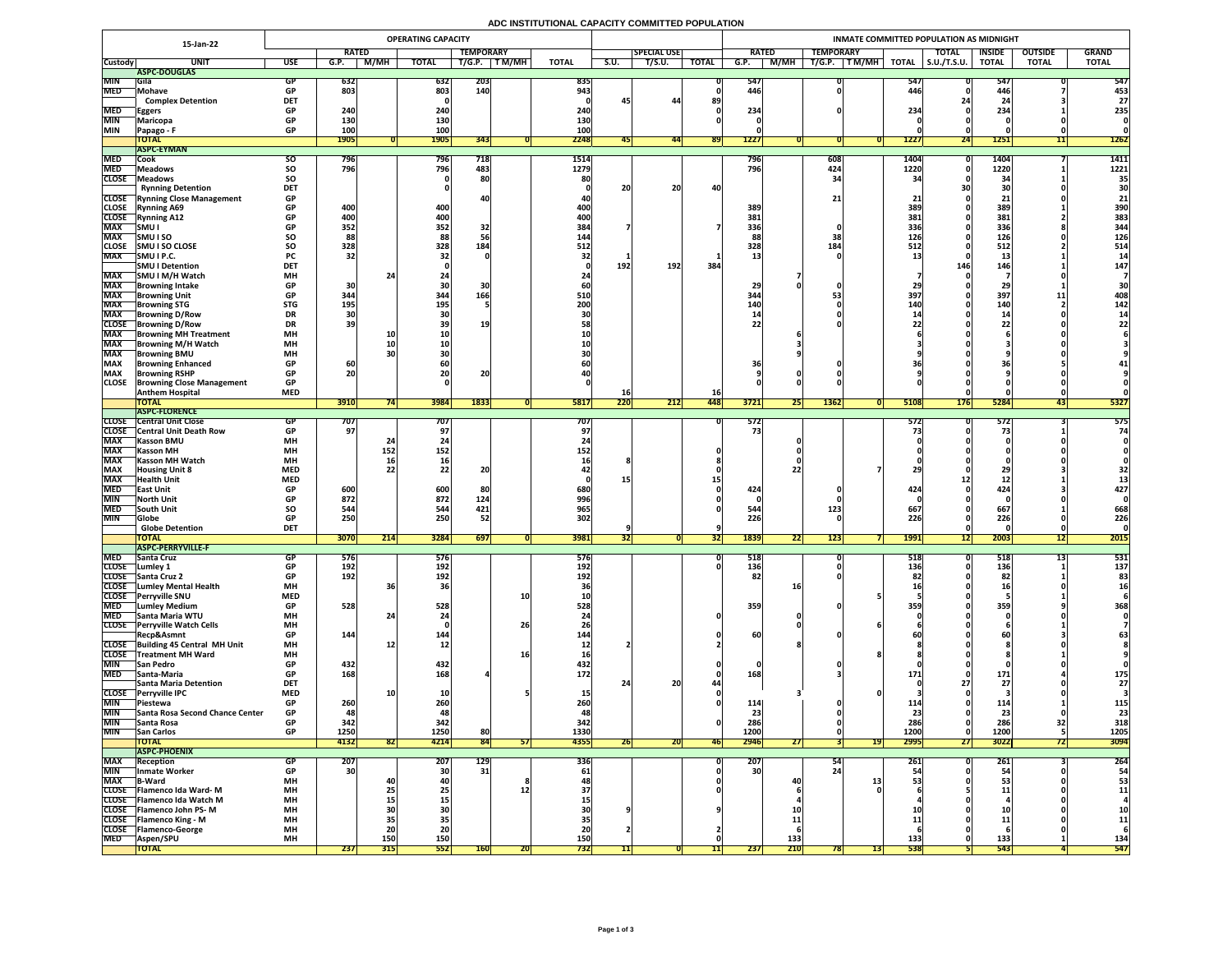# **ADC INSTITUTIONAL CAPACITY COMMITTED POPULATION**

|                          | 15-Jan-22                                                          |                           |                                |               | <b>OPERATING CAPACITY</b> |                  |            |                    |                 |                    |                   | INMATE COMMITTED POPULATION AS MIDNIGHT |                          |                                |                     |               |                |              |  |  |  |  |
|--------------------------|--------------------------------------------------------------------|---------------------------|--------------------------------|---------------|---------------------------|------------------|------------|--------------------|-----------------|--------------------|-------------------|-----------------------------------------|--------------------------|--------------------------------|---------------------|---------------|----------------|--------------|--|--|--|--|
|                          |                                                                    |                           | <b>RATED</b>                   |               |                           | <b>TEMPORARY</b> |            |                    |                 | <b>SPECIAL USE</b> |                   | <b>RATED</b>                            | <b>TEMPORARY</b>         |                                | <b>TOTAL</b>        | <b>INSIDE</b> | <b>OUTSIDE</b> | <b>GRAND</b> |  |  |  |  |
| <b>Custody</b>           | <b>UNIT</b>                                                        | <b>USE</b>                | G.P.                           | M/MH          | <b>TOTAL</b>              | T/G.P.           | T M/MH     | <b>TOTAL</b>       | <b>S.U.</b>     | T/S.U.             | <b>TOTAL</b>      | M/MH<br>G.P.                            | TM/MH<br>T/G.P.          | <b>TOTAL</b>                   | $\vert$ S.U./T.S.U. | <b>TOTAL</b>  | <b>TOTAL</b>   | <b>TOTAL</b> |  |  |  |  |
|                          | <b>ASPC-LEWIS</b>                                                  |                           |                                |               |                           |                  |            |                    |                 |                    |                   |                                         |                          |                                |                     |               |                |              |  |  |  |  |
| <b>CLOSE Morey</b>       | <b>Morey Detention</b>                                             | GP/PC<br><b>DET</b>       | <b>800</b>                     |               | 800                       |                  |            | 800                | TP.<br>80       |                    | 16 <br>80         | 457                                     |                          | 457                            |                     | 457           |                | 458<br>77    |  |  |  |  |
| <b>CLOSE</b> Rast        |                                                                    | <b>PC</b>                 | 404                            |               | 404                       |                  |            | 404                |                 |                    |                   | 370                                     |                          | 370                            |                     | 370           |                | 375          |  |  |  |  |
| <b>CLOSE</b>             | Rast II                                                            |                           |                                |               |                           |                  |            |                    |                 |                    |                   |                                         |                          |                                |                     |               |                |              |  |  |  |  |
| <b>CLOSE</b>             | <b>RAST III</b>                                                    | rc -                      |                                |               | 70                        |                  |            |                    |                 |                    |                   |                                         |                          |                                |                     | 4.            |                |              |  |  |  |  |
| <b>MAX</b>               | <b>Rast PC</b>                                                     | <b>PC</b>                 | 320                            |               | 320                       |                  |            | 320                |                 |                    |                   | 284                                     |                          | 284                            |                     | 284           |                | 293          |  |  |  |  |
|                          | <b>CLOSE</b> Rast Close Mgt.                                       | <b>PC</b>                 |                                |               |                           |                  |            |                    |                 |                    |                   |                                         |                          |                                |                     |               |                |              |  |  |  |  |
|                          | Lewis Medical                                                      | <b>MED</b>                |                                |               |                           |                  |            |                    |                 |                    | <b>17</b>         |                                         |                          |                                |                     |               |                |              |  |  |  |  |
| <b>MED</b>               | <b>Stiner</b> I                                                    | <b>GP</b>                 | 378                            |               | 378                       | 197              |            | 575                |                 |                    |                   | 378                                     | <u>11</u>                | 389                            |                     | 389           |                | 394          |  |  |  |  |
| <b>MED</b>               | <b>Stiner II</b><br><b>Stiner Detention</b>                        | <b>GP</b><br><b>DET</b>   | 400                            |               | 400                       | 208              |            | 608.               | 70              |                    | <b>70</b>         | 400                                     | 118                      | 518                            |                     | 518<br>66     |                | 527<br>68    |  |  |  |  |
| <b>MIN</b>               | <b>Bachman PC</b>                                                  |                           | 300                            |               | 300                       | 76               |            | 376                |                 |                    |                   | 276                                     |                          | 276                            |                     | 276           |                | 277          |  |  |  |  |
|                          | MED Bachman GP                                                     | <b>GP</b>                 | 300 <sub>l</sub><br><b>JUU</b> |               | 300                       |                  |            | 376                |                 |                    |                   | 297<br>LJ I                             |                          | 207 <sup>1</sup><br><i>LJI</i> |                     | 297<br>LJ I   |                | 297          |  |  |  |  |
| <b>MED</b>               | <b>Stiner Transitory</b>                                           | <b>TRANS</b>              | 22                             |               | 22                        |                  |            |                    |                 |                    |                   |                                         |                          |                                |                     |               |                |              |  |  |  |  |
|                          | <b>Bachman Detention</b>                                           | <b>DET</b>                |                                |               |                           |                  |            |                    | 8C              |                    | 80                |                                         |                          |                                |                     |               |                |              |  |  |  |  |
|                          | <b>CLOSE</b> Buckley PC                                            |                           | 750                            |               | 750                       |                  |            | 750                | 16              |                    | <b>16</b>         | 616                                     |                          | 616                            |                     | 616           |                | 622          |  |  |  |  |
|                          | <b>CLOSE</b> Buckley PC II                                         |                           |                                |               | <b>50</b>                 |                  |            |                    |                 |                    |                   |                                         |                          |                                |                     |               |                |              |  |  |  |  |
| <b>MED</b><br><b>MED</b> | <b>Barchey PC I</b><br><b>Barchey PC II</b>                        |                           | 370<br>370                     |               | 370<br>370                | 150<br>120       |            | 520<br>490         |                 |                    |                   | 370<br>359                              |                          | 402<br>359l                    |                     | 402<br>359    |                | 404<br>359   |  |  |  |  |
| <b>MED</b>               | <b>Barchey PC III</b>                                              |                           |                                |               | 60                        |                  |            |                    |                 |                    |                   |                                         |                          |                                |                     |               |                | 22           |  |  |  |  |
| <b>MED</b>               | <b>Barchey PC Watch Cells</b>                                      | <b>MH</b>                 |                                |               |                           |                  | 20         |                    |                 |                    |                   |                                         |                          |                                |                     | ┻┻            |                |              |  |  |  |  |
|                          | CLOSE Sunrise Male Minors                                          | <b>GP</b>                 |                                |               |                           |                  |            |                    |                 |                    |                   |                                         |                          |                                |                     |               |                |              |  |  |  |  |
|                          | CLOSE Sunrise Femal Minors                                         | <b>GP</b>                 |                                |               |                           |                  |            |                    |                 |                    |                   |                                         |                          |                                |                     |               |                |              |  |  |  |  |
|                          | CLOSE Sunrise Minors CDU/Watch                                     |                           |                                |               |                           |                  |            |                    |                 |                    |                   |                                         |                          |                                |                     |               |                |              |  |  |  |  |
| <b>MIN</b>               | <b>TEagle Point Second Chance Center</b><br><b>TOTAL</b>           | <b>GP</b>                 | 300<br>5104                    |               | 300<br>5104               | 850              |            | 300<br><b>5974</b> |                 |                    |                   | <b>196</b><br>4156                      |                          | <b>196</b><br>4329             | 227                 | 196<br>4556   |                | 197<br>4603  |  |  |  |  |
|                          | <b>ASPC-SAFFORD</b>                                                |                           |                                |               |                           |                  | ZU         |                    | 279             |                    | 279               |                                         | <b>161</b><br>12         |                                |                     |               |                |              |  |  |  |  |
| <b>MIN</b>               | <b>Fort Grant</b>                                                  | GP                        | 588                            |               | 588                       | <b>160</b>       |            | 748                |                 |                    |                   | 336                                     |                          | <b>336</b>                     |                     | 336           |                | 336          |  |  |  |  |
|                          | <b>Miles Detention</b>                                             | <b>DET</b>                |                                |               |                           |                  |            |                    |                 | 24                 | 49                |                                         |                          |                                |                     |               |                |              |  |  |  |  |
| <b>MIN</b>               | <b>Sanam</b>                                                       | <b>GP</b>                 | 615                            |               | 615                       |                  |            | 711                |                 |                    |                   | 236                                     |                          | 236                            |                     | 236           |                | 236          |  |  |  |  |
| <b>MED</b>               | <b>Tonto</b>                                                       | <b>PC</b>                 | 250                            |               | 250                       | 160              |            | 410                |                 |                    |                   | 250                                     |                          | 251                            |                     | 251           |                | 252          |  |  |  |  |
|                          | <b>Tonto Detention</b>                                             | <b>DET</b>                |                                |               |                           |                  |            |                    |                 |                    |                   |                                         |                          |                                |                     |               |                |              |  |  |  |  |
|                          | <b>TOTAL</b><br><b>ASPC-TUCSON</b>                                 |                           | 1453                           |               | <b>1453</b>               | 416              |            | 1869               |                 | 24                 |                   | 822                                     |                          | 823                            |                     | 839           |                | 842          |  |  |  |  |
|                          | CLOSE Cimarron                                                     | GP.                       | 648                            |               | 648                       |                  |            | 648                |                 |                    |                   | 603                                     |                          | 6031                           |                     | 603           |                | 609          |  |  |  |  |
|                          | <b>Cimarron Detention</b>                                          | <b>DET</b>                |                                |               |                           |                  |            |                    |                 | 48 <sub>1</sub>    | 96                |                                         |                          |                                |                     | 92            |                | 92           |  |  |  |  |
|                          | <b>CLOSE</b> Rincon MH Watch                                       | <b>MH</b>                 |                                |               | 79                        |                  |            | 85                 |                 |                    |                   | 34                                      |                          |                                |                     |               |                |              |  |  |  |  |
|                          | <b>CLOSE</b> Rincon Medical                                        | <b>MED</b>                |                                |               |                           |                  |            |                    |                 |                    |                   |                                         |                          |                                |                     |               |                |              |  |  |  |  |
|                          | CLOSE Rincon S.N.U.                                                | <b>MED</b>                |                                |               | 16I                       |                  |            |                    |                 |                    |                   |                                         |                          |                                |                     |               |                |              |  |  |  |  |
| <b>CLOSE</b> Rincon      | <b>CLOSE</b> Cimarron Transitory                                   | <b>TRANS</b><br><b>GP</b> | 340                            |               | 340                       |                  |            | <b>340</b>         |                 |                    |                   | 336                                     |                          | 336                            |                     | 336           |                | 336          |  |  |  |  |
|                          | <b>CLOSE</b> Rincon MH Program                                     | <b>MH</b>                 |                                | 256           | 256                       |                  |            | 256                |                 |                    |                   | 194                                     |                          | 194                            |                     | 194           |                | 195          |  |  |  |  |
| <b>MAX</b>               | <b>Rincon MH Program II</b>                                        | <b>MH</b>                 |                                | 149           | <b>149</b>                |                  |            | 152                |                 |                    |                   | 88                                      |                          |                                |                     | 88            |                | 92           |  |  |  |  |
| <b>MAX</b>               | <b>Rincon MH Watch II</b>                                          | <b>MH</b>                 |                                |               |                           |                  | 20         |                    |                 |                    |                   |                                         |                          |                                |                     |               |                |              |  |  |  |  |
| <b>MED</b>               | <b>Santa Rita</b>                                                  | <b>GP</b>                 | 768                            |               | 768                       |                  |            | 768                |                 |                    |                   | 700                                     |                          | 701                            |                     | 700           |                | 706          |  |  |  |  |
| <b>MED</b>               | Manzanita S.N.U.                                                   | <b>MED</b>                |                                |               | 25                        |                  | <b>20</b>  |                    |                 |                    |                   |                                         |                          |                                |                     | 42            |                |              |  |  |  |  |
| <b>MED</b>               | Manzanita                                                          | <b>GP</b>                 | 179                            |               | 179                       | 107              |            | 286.               |                 |                    |                   | 179                                     |                          | 229                            | <b>NA</b>           | 229           |                | 230          |  |  |  |  |
| <b>MED</b>               | MED Manzanita Second Chance Center<br><b>Manzanita Watch Cells</b> | <b>GP</b><br><b>MH</b>    | 481                            |               | 48                        |                  |            |                    |                 |                    |                   | 29                                      |                          |                                | <b>NAI</b>          | 29            |                | <b>29</b>    |  |  |  |  |
| <b>MED</b>               | Manzanita Residential                                              | <b>MED</b>                |                                |               | 58                        |                  |            |                    |                 |                    |                   |                                         |                          |                                |                     | F(            |                | 58           |  |  |  |  |
|                          | <b>Manzanita Detention</b>                                         | <b>DET</b>                |                                |               |                           |                  |            |                    | <b>12</b>       | 11                 | 23                |                                         |                          |                                |                     |               |                |              |  |  |  |  |
| <b>MED</b>               | Winchester                                                         | <b>GP</b>                 | 400                            |               | 400                       | 336              |            | <b>736</b>         |                 |                    |                   | 400                                     | 271                      | 671                            |                     | 671           |                | 679          |  |  |  |  |
|                          | <b>Winchester Detention</b>                                        | <b>DET</b>                |                                |               |                           |                  |            |                    |                 | <b>12</b>          | 24                |                                         |                          |                                |                     |               |                |              |  |  |  |  |
|                          | <b>Complex Detention</b>                                           | <b>DET</b>                |                                |               |                           |                  |            |                    | 40              | 40                 | 80                |                                         |                          |                                |                     |               |                |              |  |  |  |  |
| <b>MIN</b><br><b>MIN</b> | Catalina                                                           | <b>GP</b><br><b>GP</b>    | 360<br>1250                    |               | 360<br>1250               |                  |            | 360<br>1250        |                 |                    |                   | 358<br>983                              |                          | 358<br>9831                    |                     | 358<br>983    |                | 359<br>983   |  |  |  |  |
|                          | Whetstone<br><b>TOTAL</b>                                          |                           | 3993                           | 607           | <b>4600</b>               | 467              | 49         | <b>5116</b>        | 178             | 111                | 289               | 3588<br>414                             | <b>321</b><br> 17        | 4340                           | 229                 | 4569          | 35 I           | 4604         |  |  |  |  |
|                          | <b>ASPC-WINSLOW</b>                                                |                           |                                |               |                           |                  |            |                    |                 |                    |                   |                                         |                          |                                |                     |               |                |              |  |  |  |  |
| <b>MIN</b>               | <b>Coronado</b>                                                    | GP.                       | 492                            |               | 492                       | 136              |            | 628                |                 |                    |                   | <b>127</b>                              |                          | 127                            |                     | <b>127</b>    |                | <b>127</b>   |  |  |  |  |
| CLOSE Kaibab             |                                                                    | GP                        | 800                            |               | 800                       |                  |            | 800                |                 |                    |                   | 671                                     |                          | 671                            |                     | 671           |                | 676          |  |  |  |  |
|                          | <b>Complex Detention</b>                                           | <b>DET</b>                |                                |               |                           |                  |            |                    | 20              |                    | 39                |                                         |                          |                                |                     |               |                |              |  |  |  |  |
| <b>MIN</b>               | <b>Apache</b>                                                      | <b>GP</b><br><b>DET</b>   | 334                            |               | 334                       | 80               |            | 414                |                 |                    |                   | 334                                     | 16                       |                                |                     | 350           |                | 350          |  |  |  |  |
|                          | <b>Apache Detention</b><br><b>TOTAL</b>                            |                           | <b>1626</b>                    |               | 1626                      | 216              |            | 1842               | 32              |                    | 12 <br><b>PTI</b> | 1132                                    | 16                       | 1148                           |                     | <b>1167</b>   |                | <b>1172</b>  |  |  |  |  |
|                          | <b>ASPC-YUMA</b>                                                   |                           |                                |               |                           |                  |            |                    |                 |                    |                   |                                         |                          |                                |                     |               |                |              |  |  |  |  |
| <b>MED</b>               | Cheyenne                                                           | GP                        | <b>800</b>                     |               | 800                       | 324              |            | 1124               |                 |                    |                   | 728                                     |                          | 728                            |                     | 7 LO          |                | 746          |  |  |  |  |
|                          | <b>Cheyenne Detention</b>                                          | <b>DET</b>                |                                |               |                           |                  |            |                    | 40              | 39                 | 79                |                                         |                          |                                | 58                  |               |                | 62           |  |  |  |  |
| <b>MIN</b>               | Cocopah                                                            | <b>GP</b>                 | 250                            |               | 250                       | <b>80</b>        |            | 330                |                 |                    |                   |                                         |                          |                                |                     |               |                |              |  |  |  |  |
| <b>CLOSE</b>             | Dakota Y13                                                         | <b>GP</b><br><b>DET</b>   | 800                            |               | 800                       |                  |            | 800                | <b>16</b><br>80 |                    | <b>16</b><br>80   | 389                                     |                          | 389                            |                     | 389           |                | 397          |  |  |  |  |
| <b>MED</b>               | <b>Dakota Detention</b><br>Cibola                                  | <b>GP</b>                 | 1250                           |               | 1250                      | <b>16</b>        |            | 1266               |                 |                    |                   | 846                                     |                          | 846                            |                     | 846           | <b>12</b>      | 55<br>858    |  |  |  |  |
| <b>MIN</b>               | La Paz                                                             | <b>GP</b>                 | 1250                           |               | 1250                      |                  |            | 1250               |                 |                    |                   | 715                                     |                          | 715                            |                     | 715           |                | 717          |  |  |  |  |
|                          | <b>TOTAL</b>                                                       |                           | 4350                           |               | 4350                      | <b>420</b>       |            | 4770               | <b>136</b>      | <b>391</b>         | <b>175</b>        | 2678                                    |                          | 2678                           | 111                 | 2789          | 46             | 2835         |  |  |  |  |
|                          | <b>TOTAL IN-STATE</b>                                              |                           | 29780                          | <u>  1292</u> | <b>31072</b>              | <b>5486</b>      | <b>146</b> | <b>36704</b>       | <b>1006</b>     | <u> 469  </u>      | <b>1475</b>       | 22346<br><b>698</b>                     | <b>2065</b><br><b>68</b> | 25177                          | <b>846</b>          | 26023         | 278            | 26301        |  |  |  |  |